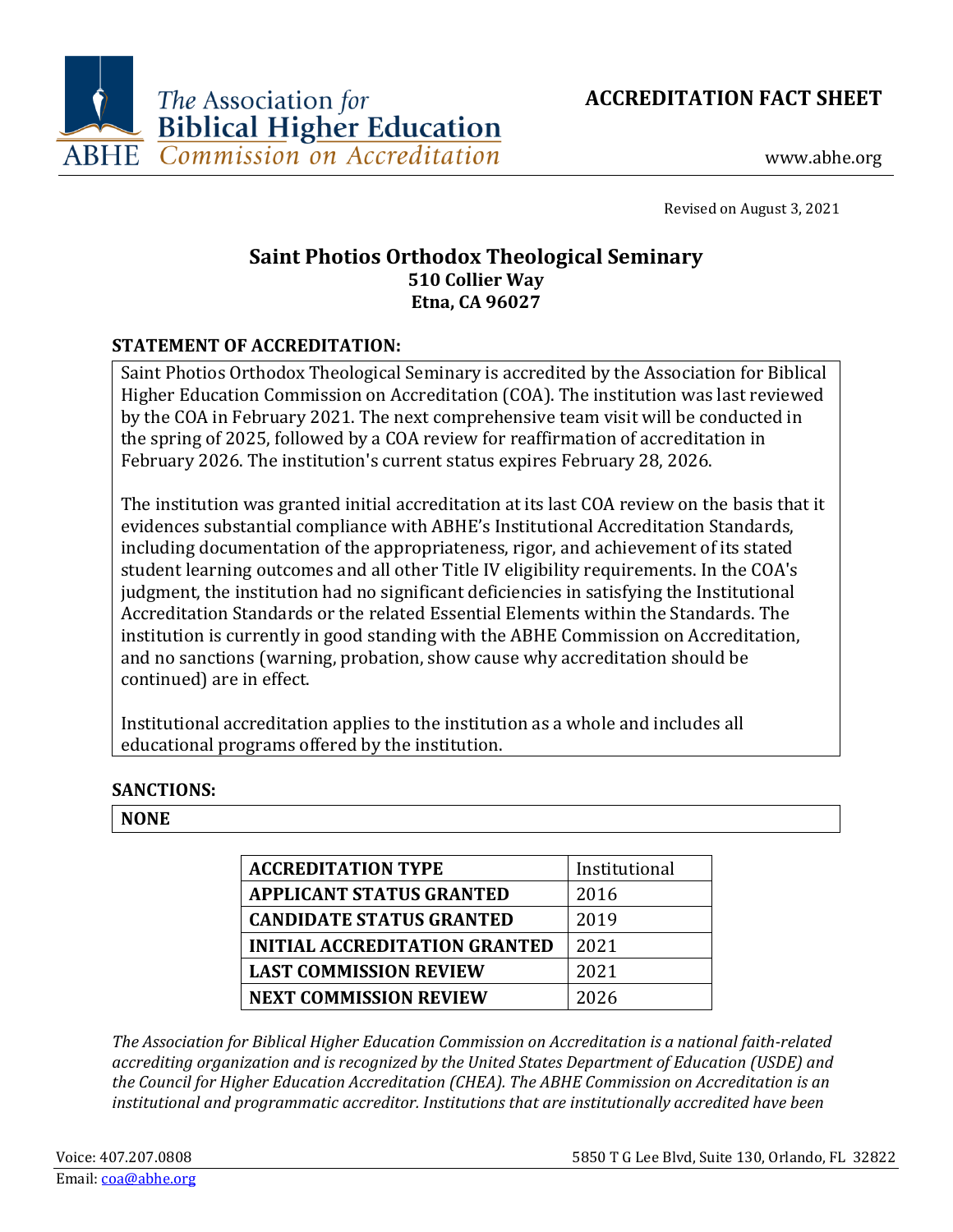*examined as a whole. Institutions that are programmatically accredited have specific programs that have been reviewed in light of ABHE standards. This statement of accreditation information is the Commission's official statement of an institution's accredited status.*

#### **ACCREDITATION DECISIONS:**

| <b>DATE</b>   | <b>ACTION</b>                 |
|---------------|-------------------------------|
| February 2021 | Granted initial accreditation |
| February 2019 | Granted candidate status      |

*Includes the following: applicant status, candidate status, initial accreditation, reaffirmation of accreditation, sanction, substantive change approval - last 5 years. Please see the "Policy on Communication of Accreditation Decisions" in the COA Manual.*

#### **APPROVED DELIVERY METHODS:**

| TYPE:                             | <b>APPROVAL:</b>                                       |
|-----------------------------------|--------------------------------------------------------|
| Distance Education (online)       | The institution is authorized to offer up to 49% of an |
|                                   | academic program via distance education (online).      |
| <b>Correspondence Education</b>   | The institution is authorized to offer up to 49% of an |
|                                   | academic program via correspondence education.         |
| <b>Competency-Based Education</b> | The institution is authorized to offer up to 49% of an |
|                                   | academic program via competency-based education by     |
|                                   | the course/credit approach or direct assessment.       |

*Please see the "Policy on Alternative Academic Patterns" in the COA Manual.*

#### **APPROVED OFF-CAMPUS LOCATIONS:**

| <b>TWDF</b> | <b>DDDDCC</b><br>ADDINIJJ  |
|-------------|----------------------------|
| None        |                            |
| __          | ______<br>__<br>____<br>__ |

*A branch campus is an additional location of an institution that is geographically apart and independent of the main campus of the institution and (1) is permanent in nature;(2) offers courses in educational programs leading to a degree, certificate, or other recognized educational credential;(3) has its own faculty and administrative or supervisory organization; and (4) has its own budgetary and hiring authority. An additional location is a facility that is geographically apart from the main campus of the institution and at which the institution offers at least 50% of a program through classroom courses, hybrid courses, or a combination of both. An additional location may qualify as a branch campus and be subject to requirements pertaining to branch campuses. An extension site is an off-campus location where less than 50% of a degree program may be earned by classroom courses, hybrid courses, or a combination of both.*

#### **APPROVED EDUCATIONAL PROGRAMS:**

| DEGREE/DIPLOMA/CERTIFICATE                                                                                   | PROGRAM (MAJOR/CONCENTRATION) |  |
|--------------------------------------------------------------------------------------------------------------|-------------------------------|--|
| Bachelor of Theology                                                                                         |                               |  |
| Master of Theological Studies                                                                                |                               |  |
| A program is a primary focused area of study in an academic degree or certificate usually comprised of 24 or |                               |  |

*A program is a primary focused area of study in an academic degree or certificate usually comprised of 24 or more credit hours in a single discipline or subject area (typically called a major in undergraduate programs or a concentration in graduate programs). Programs must be approved by the COA in accordance with the Policy on Substantive Change. Institutions are authorized to offer certificates or subprograms of less than 24 credit hours without special permission from the Commission on Accreditation. Such programs are not recorded on the Accreditation Fact Sheet.*